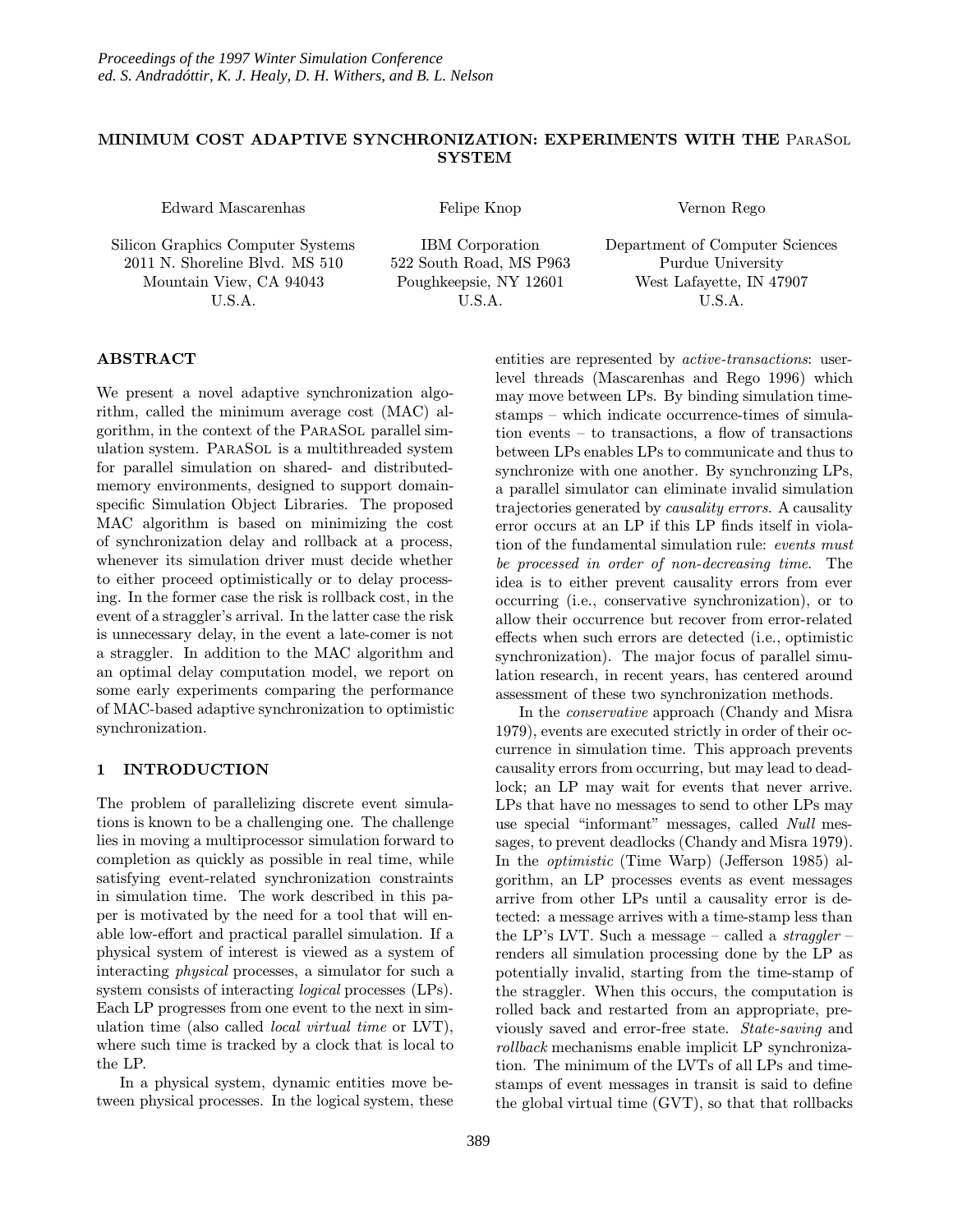to states prior to the GVT are impossible. Repeated parallel computation of the GVT allows memory to be reclaimed (e.g., saved state associated with a time that is less than the GVT is no longer required), in a procedure known as fossil collection. I/O operations with time-stamps less than the GVT may be committed.

We present a novel adaptive synchronization algorithm, called the minimum average cost (MAC) algorithm, in the context of the ParaSol parallel simulation system. ParaSol is a multithreaded system for parallel simulation on shared- and distributedmemory environments, designed to support domainspecific Simulation Object Libraries. A brief overview of the ParaSol system appears in Mascarenhas et al. (1997). Additional details on the ParaSol system can be found in Knop (1996) and Mascarenhas (1996). The proposed MAC algorithm is based on minimizing the cost of synchronization delay and rollback at a process, whenever its simulation driver must decide whether to either proceed optimistically or to delay processing. In the former case the risk is rollback cost, in the event of a straggler's arrival. In the latter case the risk is unnecessary delay, in the event a late-comer is not a straggler. In addition to the MAC algorithm and an optimal delay computation model, we report on some early experiments comparing the performance of MAC-based adaptive synchronization to optimistic synchronization.

#### 2 RELATED WORK

Adaptive protocols can limit the uncontrolled execution of incorrect events, or limit the optimism of the optimistic protocol. Protocols that limit optimism have been classified as: window based, space based, penalty based, knowledge based, probabilistic, and state based (Srinivasan and Reynolds 1995).

Proposals for adaptive synchronization, based either on local channel-state information or on global information, have recently begun to appear. In the Local Adaptive Protocol (LAP), LPs compute a realtime blocking window (RTBW) based on the average event-arrival rates in real and virtual time (Hamnes and Tripathi 1994). An LP blocks if it finds an empty channel for which the increment in virtual time between the last event processed and the next candidate event is larger than the average virtual inter-arrival time. Adaptive control is achieved via a channel specific constant c, enabling various "degrees" of optimism. The constant  $c$  is chosen in a way that maximizes the rate of simulation time advance. In experimental work, this protocol has been shown to exhibit good performance (Hamnes and Tripathi 1994).

Ferscha and Chiola (1994) propose a probabilis-

tic control of optimism, based on the determination of a local virtual time window. Events within the window are executed with a given probability, computed using the virtual time-stamps of arriving messages. Yet another proposed approach is to predict the time-stamp of the next message arrival on a given channel, using message-arrival history. Only available events with time-stamps smaller than the predicted time-stamp are processed (Ferscha 1995). A confidence level assigned to each estimate enables the execution of each event with a certain probability. Several different methods of predicting the time-stamp of the next arrival have been proposed. These include estimates based on the arithmetic mean, median, exponentially smoothed average, and computationally intensive auto-regressive and integrated movingaverage forecasting methods. Some success was reported with these methods (Ferscha 1995, Ferscha and Chiola 1994).

Another proposed strategy for limiting optimism is based on memory management (Das and Fujimoto 1994). Here, optimism is limited in an indirect manner, by controlling the amount of memory provided to an LP. The adaptive protocol attempts to provide each LP with only as much memory as necessary for optimal performance. The idea is that giving an LP unchecked access to memory each time such memory is requested, subject to machine limitations, may hamper progress at other LPs.

### 3 ADAPTIVE SYNCHRONIZATION

Both conservative as well as optimistic synchronization protocols have their advantages and disadvantages (Fujimoto 1990). Which protocol is better depends on the characteristics of a given application (number of simulation objects, density of messages, etc.), input data, and the run-time environment (processor speeds, communication latency, etc.). There is a need for synchronization schemes that work well in an application-independent way. Adaptive synchronization methods, in particular, provide a framework for tailoring synchronization to the peculiarities of a given application. Based on decisions made with runtime data, such methods offer a dynamic combination of optimistic and conservative synchronization, and have been reported to exhibit poor to reasonable performance in previous studies (Das and Fujimoto 1994, Ferscha 1995, Hamnes and Tripathi 1994, Srinivasan and Reynolds 1995). Of particular importance is the fact that extreme forms of optimistic progress and conservative blocking can be avoided.

In this section, we present a new and dynamic method for adaptive synchronization. While past experimental work has generally involved specialized ex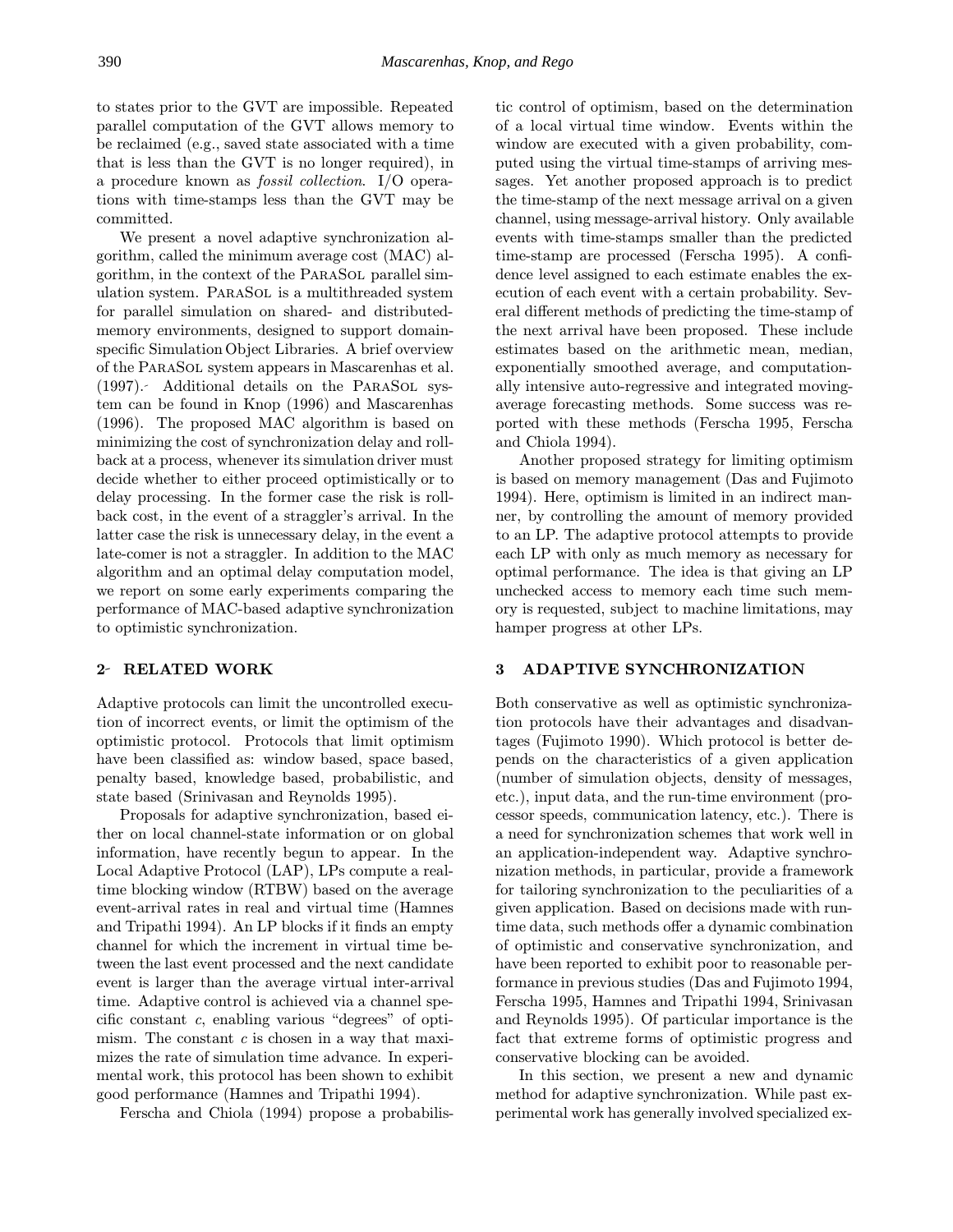perimental setups for answering specific questions on synchronization schemes, we present an experimental study in the context of the ParaSol system. Indeed, the system was designed for practical use and for experimentation. The proposed method is based, in part, on some ideas presented in Ball and Hoyt (1990). In essence, the proposal is to minimize loss in either waiting for late transactions or in undoing work. Before processing a transaction, an LP examines its input channels and computes an optimal delay interval. Transaction processing is then suspended for a period based on this interval. In this way, the LP attempts to minimize the average cost of rollback and delay. During this period, certain other simulation activities may proceed: message processing, state-saving, and fossil-collection. If the delay interval computed turns out to be too small, the LP may simply spin in a busy loop.

We present a model based on a rollback cost and delay analysis, similar to that presented in Ball and Hoyt (1990), and Ferscha and Luthi (1995). Our work differs from theirs in some respects, such as in how expected cost is computed. We estimate transaction interarrival distributions (both virtual time and real time) on input channels and use these, along with other costs, to estimate rollback probability and cost. In Ferscha and Luthi's approach (1995), rollback probability is estimated by tracking rollback frequency over a discrete real-time/virtual-time plane. Though we cannot argue that virtual and real interarrival times of transactions at an LP are independent, we have some empirical evidence which shows a weak correlation in situations that we tested. When it is not reasonable to assume independence, an approximate rollback probability based on estimation of a joint distribution is warranted. Otherwise, marginal distributions – which are easier to estimate – may be used.

# 3.1 The Minimum Average Cost (MAC) Model

In a ParaSol simulation, each LP runs as a thread – distinct from threads which implement transactions – within a (Unix) process. A single process may host many LPs. Transactions move between LPs, accessing simulation objects and possibly modifying their state. Transactions are selected for processing based on their time-stamps. Each process runs a simulation driver which examines all LPs internal to the process, to select the LP holding the event (related to a transaction) with the smallest time-stamp. If one is found, this LP is given the CPU, and LP processing proceeds. After an LP has processed its transaction, control returns to the driver and the procedure is re-



Figure 1: LP  $k$  has two input channels, of which channel  $c_{i,k}$  is empty. The last transaction executed at LP k from channel  $c_{j,k}$  had a time-stamp  $y_{j,M-1} < y_{i,N}$ . The LP is considering whether to execute a transaction from channel  $c_{i,k}$  at time  $y_{i,N}$  immediately or wait for real time w.

peated.

#### 3.1.1 Conservative Synchronization

In a conservative simulation, a process's driver does not examine an LP unless the LP has determined, without potential for a causality error, its own minimum time-stamp transaction. If there is no potential for a causality error at an LP, execution in a process will also be causality-error free. For example, consider an LP  $k$  which may receive transactions from at most two other (source) LPs, say LP  $i$  and LP  $j$ . To source i it assigns an input channel  $c_{i,k}$ , and to source j it assigns an input channel  $c_{i,k}$ , as shown in Figure 1. In a conservative simulation, time-stamps on transactions arriving on any given channel are ordered in (increasing) time. LP  $k$  may also generate its own transactions, process them and send them on to other LPs. To ensure causality, a process's driver cannot obtain time-stamp information from LP  $k$  to process the next transaction unless this LP has at least one pending transaction on each of its input channels.

#### 3.1.2 Optimistic Synchronization

In an optimistic simulation, each LP will be examined by a process's driver even though one or more of the LP's input channels is empty. For example, assume that a process hosting a single LP, say LP  $k$ , examines the LP and finds channel  $c_{i,k}$  empty. Even though next-event information from LP  $j$  is currently unavailable,  $\text{LP } k$  will be scheduled to run, to process its minimum time-stamped transaction. This transaction is either an internal transaction, or one from channel  $c_{i,k}$ . If channel  $c_{i,k}$  yields a transaction with a smaller time stamp (i.e., a straggler) after the first transaction has been accepted for processing, then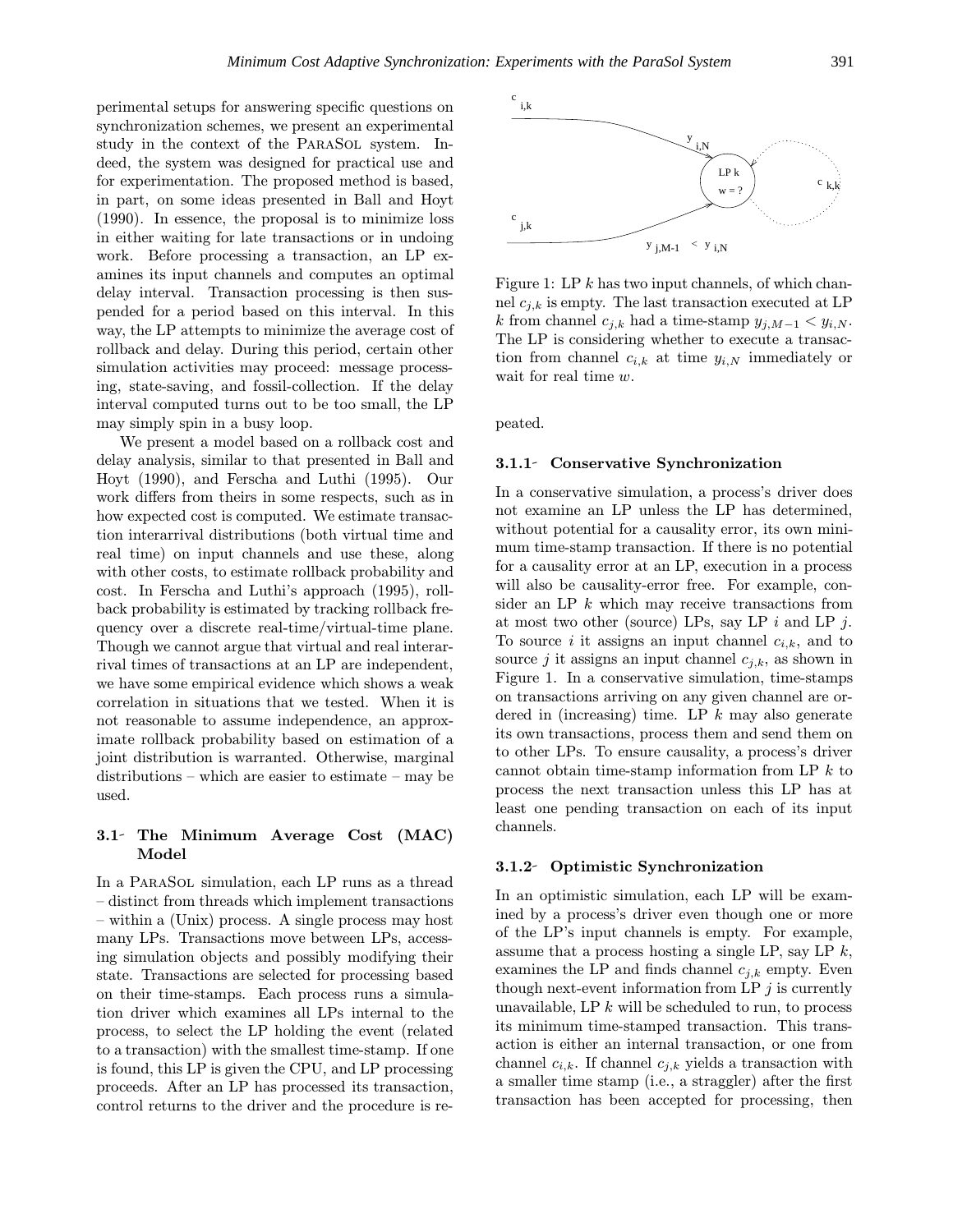upon completion of transaction processing the system detects a causality error. The effects of the error are undone: the system sends out 'terminator' transactions (anti-transactions) to locate and destroy invalid emigrants, rolls back to a valid state and redoes some transaction processing (called 'coast-forwarding') before accommodating the straggler. After the causality error has been corrected, new emigrants may be generated.

### 3.1.3 Adaptive Synchronization

The optimistic approach outlined above has two drawbacks. First, it is difficult to justify optimistic progress based on arbitrary transaction availability or even to relate it directly to progress in simulation time. Stragglers cause rollbacks, and rollback costs can be high; terminator generation, rollback and coast-forward phases may further hinder simulation progress by delaying processing of new incoming transactions. Second, it can be argued that the approach ignores available data, such as rollback and coast-forward costs, and probability of straggler arrival, potentially ignoring strategies for enhancing the average rate at which the parallel simulation progresses.

In the example described above, the driver has an alternative to scheduling LP  $k$ 's processing optimistically. Based on local and repeatedly updated data, the driver may suspend processing at the LP for a given window of time  $w$ . An appropriately chosen value of  $w$  will minimize the local costs associated with processing delay or rollback at LP k. With  $w = 0$ , this strategy is equivalent to purely optimistic processing. If  $w$  is sufficiently large to guarantee a zero probability of straggler arrival, the strategy is equivalent to conservative processing. The intent is to minimize the amount of time a process spends in either waiting for a late transaction that is not a straggler, or in undoing work caused by premature transaction processing. In the following, we propose an adaptive synchronization model based on the Minimum Average Cost (MAC) of delay and rollback processing. We also give some empirical justification for such a model.

# 3.1.4 MAC Adaptive Synchronization: The Two Source Case

Assume that at virtual time  $t$ , the driver examines LP k and finds channel  $c_{j,k}$  empty, and channel  $c_{i,k}$ offering a transaction. Further, assume that the latter transaction is the only available transaction at LP  $k$ , and that it contains the N-th (virtual) time-stamp  $y_{i,N}$  arriving on  $c_{i,k}$ . Operating with an optimistic protocol, LP  $k$  is allowed to process the transaction on  $c_{i,k}$  without delay. A rollback will ensue only if a straggler arrives from LP  $j$  during or after processing of LP i's transaction. Suppose that the next transaction to arrive on  $c_{i,k}$  is its M-th transaction, and this arrival occurs after time  $t$ . Then this arriving transaction is a straggler if and only if the transaction with time-stamp  $y_{i,N}$  has started or completed processing, and the new arrival has a time-stamp  $y_{j,M} < y_{i,N}$ .

Transactions arriving at LP  $k$  from each source LP *j* arrive in sequence. For each input channel  $c_{i,k}$ , let the sequence of transaction (random) arrival times be denoted by  $\{X_{i,n}; n \geq 0\}$ , and let the sequence of (random) time-stamps on these transactions be denoted by  $\{Y_{j,n}; n \geq 0\}$ . Define  $R_{j,n} \stackrel{\Delta}{=} X_{j,n} - X_{j,n-1}$ and  $T_{j,n} \triangleq Y_{j,n} - Y_{j,n-1}$  to be random variables denoting the interarrival time and time-stamp of the  $n$ -th transaction coming in on  $c_{j,k}$ , respectively, for any j, and  $n \geq 1$ . We assume that  $\{R_{j,n}; n \geq 1\}$ and  $\{T_{j,n}; n \geq 1\}$  are stationary sequences (Law and Kelton 1982).

Given some history  $\{x_{j,n}; n \lt M\}$  of transaction arrival times, and also some history  $\{y_{j,n}; n \lt M\}$ of transaction time-stamps, we would like to estimate the probability that the next (i.e.,  $M$ -th) arrival on  $c_{i,k}$ , arriving after time t, is a straggler. We do this by estimating the distribution of random variable  $T_{j,M}$  at time t, using either the complete history or some subset of the history of the time-stamp sequence. Given that  $c_{j,k}$  is empty at time t, define  $S_i(t)$  to be a Bernoulli random variable which is 1 if, at time t, the anticipated late-comer from LP  $j$  is a straggler, and 0 otherwise. The probability

$$
P\{S_j(t) = 1\} = P\{T_{j,M} < y_{i,N} - y_{j,M-1} \mid Y_{i,N} = y_{i,N}, X_{j,M} > t\} \tag{1}
$$

where  $y_{i,N}$ ,  $y_{j,M-1}$  are known, and the probability involving  $T_{i,M}$  is estimated at time t.

Given only that  $c_{i,k}$  is empty at time t, then under our assumption of stationarity, the conditional probability that the late-comer will arrive *after* time  $(t+w)$ and turn out to be a straggler, is given by

$$
P\{S_j(t+w) = 1\} = P\{T_{j,M} < y_{i,N} - y_{j,M-1},
$$
\n
$$
R_{j,M} > t+w - x_{j,M-1} \mid
$$
\n
$$
R_{j,M} > t - x_{j,M-1}\} \tag{2}
$$

where  $R_{j,M} = X_{j,M} - x_{j,M-1}$ .

If we assume that transaction time-stamps and transaction arrival times on each channel are independent, we may simplify the computation, to obtain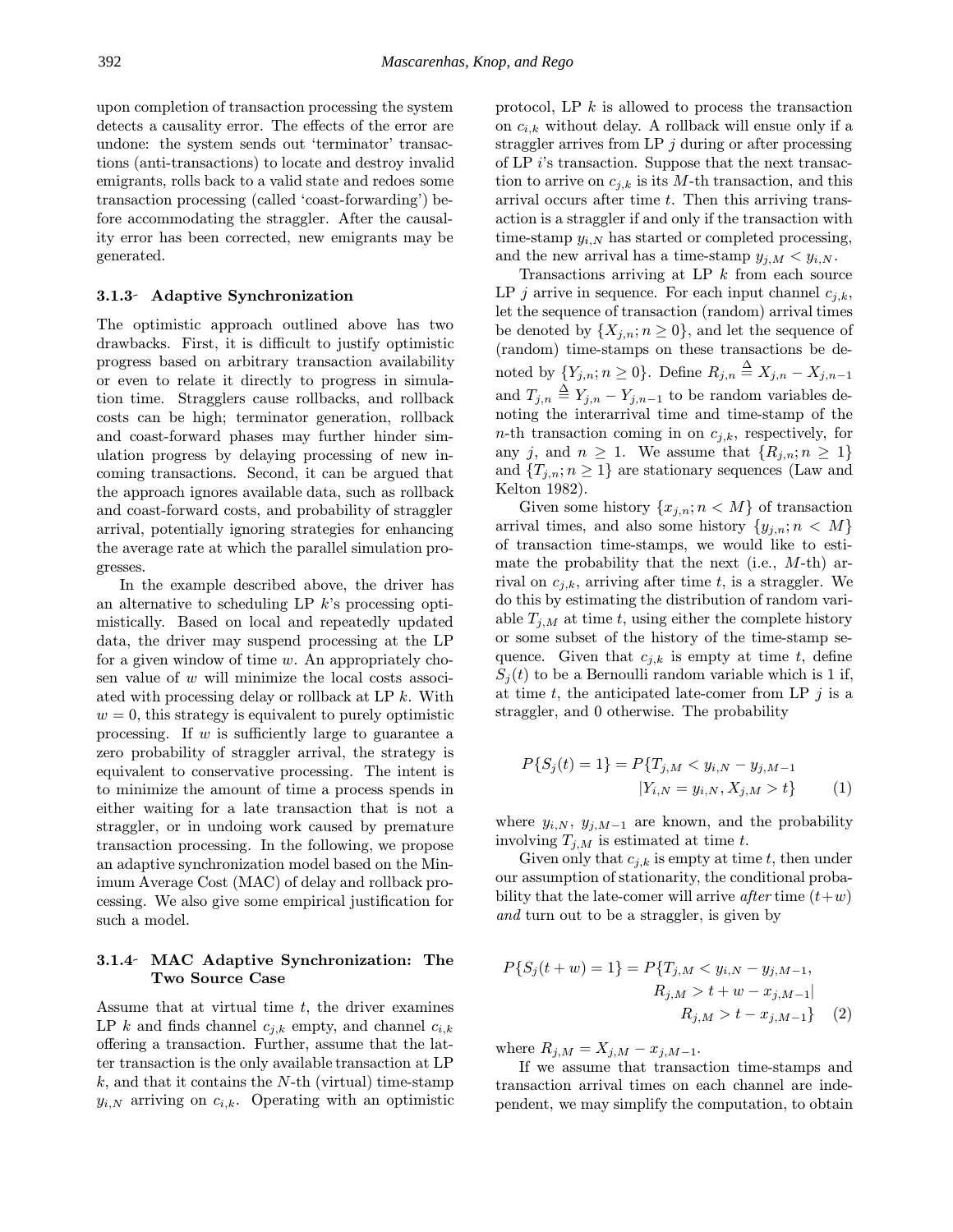$$
P\{S_j(t+w) = 1\} = (P\{T_{j,M} < y_{i,N} - y_{j,M-1}\} * P\{R_{j,M} > t+w - x_{j,M-1}\})/ P\{R_{j,M} > t - x_{j,M-1}\} \quad (3)
$$

For a fixed value of t,  $P\{R_j > w + \epsilon\} < P\{R_j > \epsilon\}$ w} for any  $\epsilon > 0$ . Under independence, because the first probability in the product shown in Equation 3 is unaffected by w, the random variable  $S_i(t + w)$ is stochastically decreasing in  $w$ . If the cost of rollback  $B_{t+w}$  incurred by premature processing of LP i's transaction at time  $(t + w)$  is known, then the actual cost  $C(t, w)$  of delaying LP k's processing from time t to time  $(t + w)$  can be expressed as

$$
C(t, w) = I_{\{S_j(t+w)=0\}} * w
$$
  
+
$$
I_{\{S_j(t+w)=1\}} * (w + B_{t+w})
$$
  
= 
$$
w + I_{\{S_j(t+w)=1\}} * B_{t+w}
$$
 (4)

where  $I$  is an indicator function for the specified event. The expected cost  $E[C(t, w)]$  is thus

$$
E[C(t, w)] = w + P\{S_j(t + w) = 1\} * \bar{b}_t \qquad (5)
$$

where  $\bar{b}_t$ , an estimate of  $E[B_t]$ , is used to approximate  $E[B_{t+w}].$ 

When the driver finds channel  $c_{j,k}$  at LP k empty at time  $t$ , it resorts to the following strategy. Using run-time data to make estimates of probabilities and rollback cost, it determines the value of  $w$  that minimizes  $E[C(t, w)]$ . Transaction processing at LP k is suspended between time t and time  $(t + w)$  – though other tasks, such as fossil collection, state saving, etc., may proceed – since this action minimizes the expected cost associated with delay and premature execution of transactions. Processing at LP  $k$  is resumed at time  $(t + w)$ , regardless of whether the late-comer does or does not arrive on  $c_{j,k}$  by this time. If the late-comer does arrive by this time, uncertainty is removed, and the right transaction can be processed at time  $(t + w)$ . If not, the expected cost of delay and rollback is smallest at time  $(t + w)$ .

If channel  $c_{i,k}$  at LP k remains empty while  $c_{i,k}$ continues to generate transactions, the expected rollback cost component in Equation 5 increases. Suppose, for example, that the driver finds  $c_{j,k}$  still empty at some time  $t' > t$ . If a delay interval is to be computed at time  $t'$ , the value of w minimizing  $E[C(t', w)]$  is used. Given that  $c_{j,k}$  remains empty in [t, t'],  $S_j(u + w)$  is stochastically increasing in  $u, u \in [t, t']$ , and  $B_{t'} > B_t$ . As a result,  $C(t', w) > C(t, w)$ . To compensate for this effect, the delay w at LP  $k$  tends to increase, making LPs reluctant to race ahead optimistically, minimizing risk and cost of rollback. The net result is that the LVTs of different LPs tend to remain closer to one another than in optimistic executions.

If a process's driver finds only internal channel  $c_{k,k}$  empty at LP k, transaction processing proceeds at the LP without delay. This is because LP  $k$  cannot generate transactions that will effect its own past. Similarly, if no channels are found empty, transaction processing proceeds without delay, since the minimum time-stamp event can be determined. In Figures  $2(a)$  and (b) are shown typical behaviors of the expected cost  $E[C(t, w)]$  computed at some fixed time instant  $t$  at which the driver seeks a delay interval. The expected cost is graphed as a function of  $w$ . At time t, the driver estimates  $\bar{b}_t$  and the virtual time component of the probability product in Equation 3. Once this is done, an estimate of the probability involving real time, in the same equation, is computed for select values of  $w$ . Note that the latter probability decreases with increasing  $w$ , to ultimately reach 0; this defines an upper bound on delay. The virtual time probability obtained for Figure  $2(a)$  is higher than that obtained for Figure 2(b), because of which Figure 2(a) yields a larger minimum cost delay interval than the latter.

## 3.1.5 MAC Adaptive Synchronization: The General Case

In general, LP  $k$  may be fed transactions from several sources, and on examining this LP, the driver may find r of its channels empty, where  $r \geq 1$ . Assume that channel  $c_{i,k}$  is found to have the minimum time-stamp transaction, and that input channels from LPs in the set  $E = \{j_1, j_2, j_3, \ldots, j_r\}$  are all found empty. The driver must determine an optimal delay interval that accounts for potential stragglers from all LPs in E. One strategy is to first compute an optimal delay interval  $w_{i,j_\ell}$ , by pairing  $c_{i,k}$  and  $c_{j_\ell,k}$ and applying the two-source analysis described above, for each  $\ell \in E$ . That is,  $w_{i,j_\ell}$  is the delay interval obtained given that  $c_{j_\ell,k}$  is the only empty channel, and  $c_{i,k}$  offers a transaction with the smallest timestamp. Then, LP  $k$  can be made to delay processing for time  $w = \max_{\ell \in E} w_{i,j_\ell}$  (this scheme was followed in Hamnes and Tripathi (1994)). This strategy will not give a correct value for the delay – a delay that will minimize the cost – and the computational expense is too large. An exact expected cost function that simultaneously accounts for all empty channels can be developed. Assume, as done above, that  $c_{i,k}$ offers the minimum time-stamp transaction. Define  $S_{i,E}(t)$  to be a Bernoulli random variable which is 1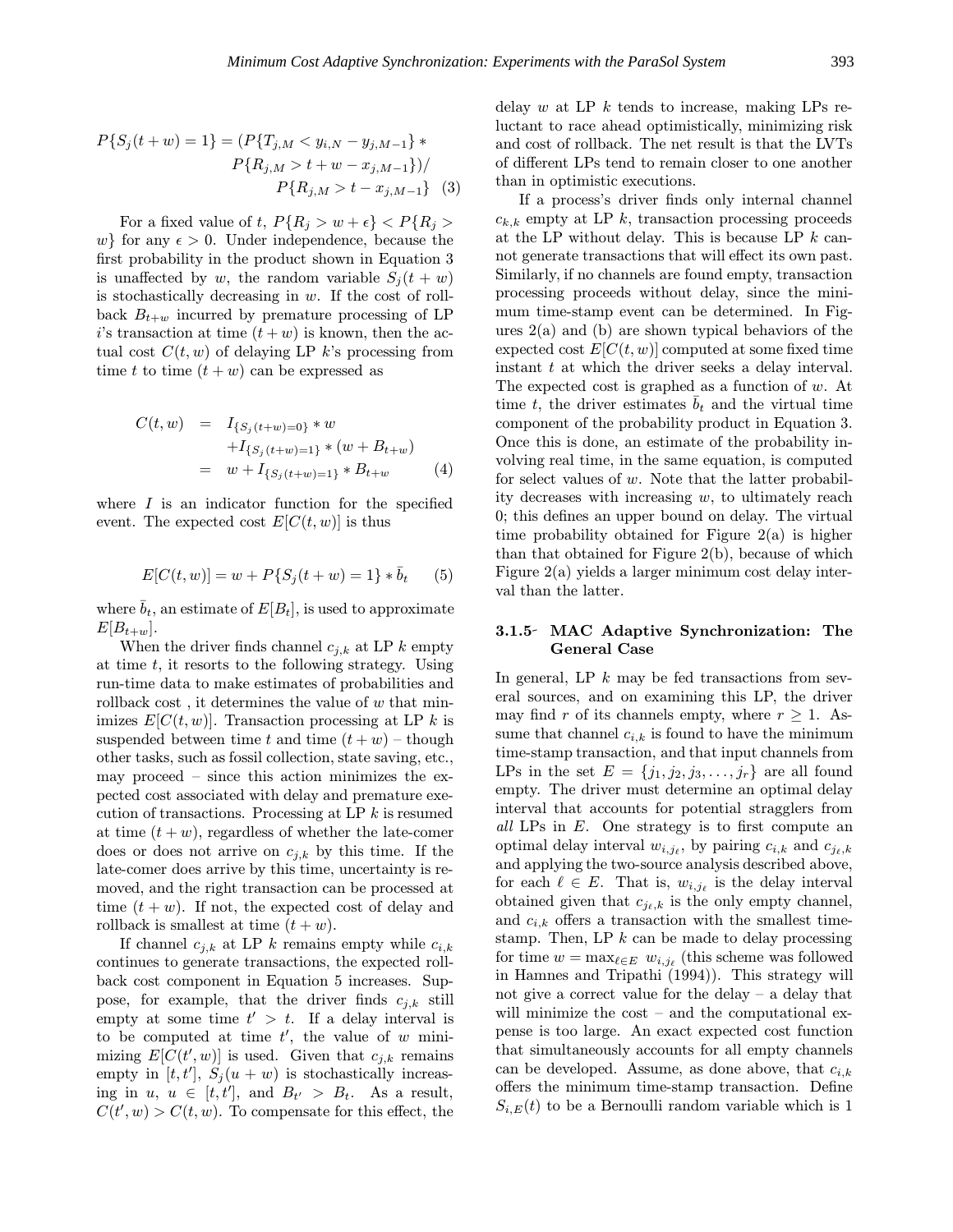

Figure 2: The variation in the total costs of waiting and expected rollback, for a closed queuing network is shown. Arb is the average rollback cost and  $p(t \leq V)$  is the virtual time related probability.

if, at time  $t$ , an anticipated late-comer from any LP in  $E$  is a straggler, and 0 otherwise. Then the probability that a straggler does not arrive at LP  $k$  in the interval  $[t, w)$  is given by

$$
P\{S_{i,E}(t+w) = 0\} = P\{S_{i,j_1}(t+w) = 0,\ldots,\\ S_{i,j_r}(t+w) = 0\}.
$$
 (6)

If stragglers at LP  $k$  arrive independently, from the different source LPs in  $E$ , then

$$
P\{S_{i,E}(t+w) = 0\} = \prod_{\ell \in E} P\{S_{i,j_\ell}(t+w) = 0\} \tag{7}
$$

is obtained as a simple product of known probabilities. The probability  $P\{S_{i,E}(t+w)=1\}$  can now be used in Equation 5 to obtain the total expected cost, and finally an optimal delay interval  $w_{i,E}$  which minimizes this cost.

#### 4 PERFORMANCE

The execution environment consisted of a cluster of SPARCstation 5 workstations connected over an Ethernet. The nodes in this environment are SPARC processors running at 70MHz, and each workstation has a memory of 32 MB. For convenience we identify this execution environment as CLUS.

To test the new methods, we chose three different examples of closed queuing systems. Queuing networks are difficult to simulate in parallel because they exhibit low computation granularity and high node interaction. The applications consist of Facilities (a Facility consists of a server and a queue, from the queuing domain), each initialized with a given number of jobs. Upon service completion at a Facility, a job moves on to some other Facility in the network, depending on probabilities and paths specified in the model. In these examples, we assume that the service discipline at each Facility is FIFO. Upon leaving a Facility, a job selects a destination Facility based on a uniform distribution. The size of the configuration – the number of Facilities in the model is input from a file – is a control parameter and is fixed for a run. The example configurations are:

- CQN. This is a closed queuing network configuration, shown in Mascarenhas et al. (1997).
- TORUS. A torus consists of Facilities arranged in a two dimensional mesh, as shown in Figure 3 (a). Each Facility has four outgoing and four incoming channels. The probability of a job leaving a Facility on a given outgoing channel can be defined through an input parameter file. Thus, to reduce the number of channels some outgoing probabilities may be set to zero. Unless mentioned otherwise, we use a branching probability of 0.25 on each of 4 outgoing channels.
- COMP. This defines a completely connected queuing network, shown in Figure 3 (b) (for the 4 Facility case). After service each job can be routed to any one of the Facilities in the system. This application is "difficult" for optimistic parallel simulation because the occurrence of rollback is high.

Besides the application type and network size, other parameters that can be varied are transaction density, average service time, service distribution, and run length. The transaction density (denoted by TD in figures) is the ratio of the total number of jobs in the system to the total number of Facilities in the system. Service time distributions can be changed. In our examples we use a biased exponential service time distribution, given by *service time*  $=$  $rT + exp((1 - r)(T + factor * lpid))$ , where  $T = 10$ is the average service time, and  $r = 0.01$ . The granularity factor in the service time expression allows us to vary the mean service time across LPs. Facilities hosted by a LP with a larger lpid will have a larger average service time, if factor is non-zero.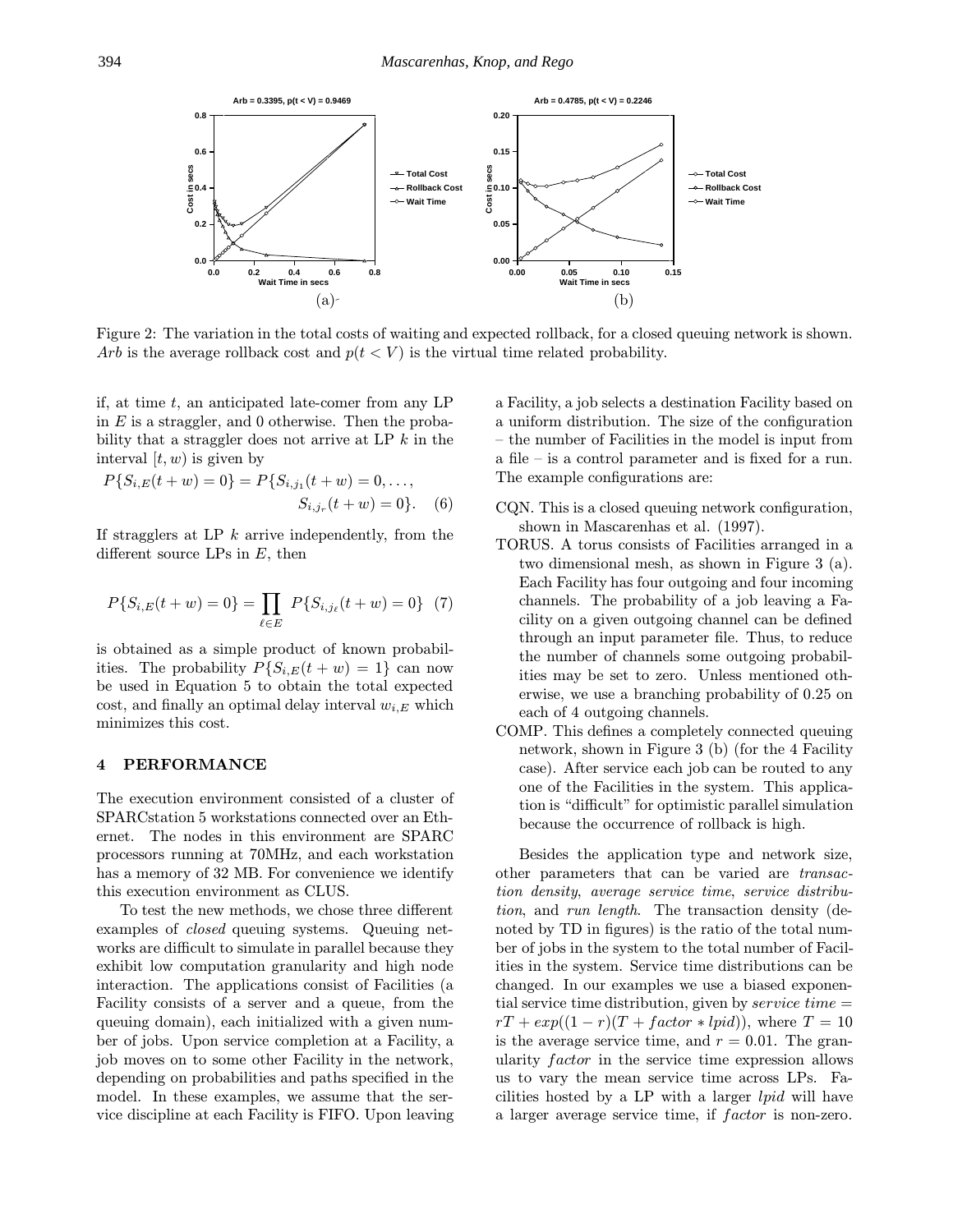

Figure 3: Torus and Complete Queuing Networks

Unless mentioned otherwise, the value of factor is set to zero, i.e., average service times are same at all facilities.

The measurement metric chosen is the execution time of the simulation, measured by the cost and statistics module in the PARASOL kernel. Components of the total execution time are also used when appropriate. Each simulation run is terminated when the GVT exceeds a specified value.

To have some degree of confidence in our results we repeated experiments on the CLUS environment at least 10 times. The standard deviations were low. For example, for the experiments reported next, the standard deviations in execution time were less than 1% in the CLUS environment.

Models were partitioned equally across processors. Objects in the model were assigned to processes in a round robin fashion, moving from left to right across the queuing network. The number of LPs per process was set to one, except in the case of CQN, where no more than one complete row of Facilities in a switch was assigned to one LP.

We performed experiments comparing our adaptive model with the optimistic model in the CLUS environment. The rollback overhead is high in this environment, and the potential for improvement over the optimistic execution is high. We use rollback costs, execution time, and adaptive synchronization costs to compare performance.

Figure 4 shows the comparison between the adaptive and optimistic synchronization methods on a cluster of 4 workstations. It is clear from the figures that the adaptive methods are successful in reducing the costs of rollback in all cases. The number of rollbacks is also reduced. The reduction in rollback cost is about 25% in most cases. When rollback overheads are high as in the COMP application, the reduction is as much as 57%. The effect of a reduction in rollback overhead is offset to some extent by the cost of adaptive synchronization. As a percentage of the total time taken by the optimistic runs this is in the range of 1 to 2 % for the TORUS and COMP networks and between  $4 - 12\%$  for the CQN network. The graphs also show that the time spent in adaptive synchronization as a proportion of the rollback cost is larger for the CQN application than the TORUS and the COMP. One of the reasons the CQN application does not rollback as often is because of the lower connectivity among servers. For this reason we observe minor or no improvement in the execution time for an adaptive run of the CQN network.

#### 5- CONCLUSION

In this paper we have presented a cost based adaptive model for reducing overheads of synchronization in ParaSol. Our adaptive synchronization model is able to reduce rollback costs, on an average, by about 25% for the applications that were studied. An important aspect of our adaptive synchronization model is that it makes few assumptions. We assume stationarity of the interarrival time distributions of transactions in real-time and virtual-time. As a model simplification we also assumed that these distributions are independent of each other. Additional experimentation in other execution environments with other simulations are required to study the performance of the adaptive model. The model can also be improved to take into account the effect of antimessages and use global information when it is available at low cost.

#### ACKNOWLEDGMENTS

This research was supported in part by ONR-9310233, BMDO-34798-MA, and NSF-CCR 9311862. The second author was supported in part by CNPq-Brazil, grant 260059 /91.9.

#### REFERENCES

- Ball, D., and S. Hoyt. 1990. The adaptive time-warp concurrency control algorithm. In Proceedings of the SCS MultiConference on Distributed Simulation, 174–177.
- Chandy, K. M., and J. Misra. 1979. Distributed simulation: A case study in design and verification of distributed programs. IEEE Transactions on Software Engineering, 5(5):440–452.
- Das, S. R., and R. M. Fujimoto. 1994. An adaptive memory management protocol for time warp parallel simulation. In Proceedings of the 1994 ACM Sigmetrics Conference on Measurement and Modelling of Computer Systems, 201–210.